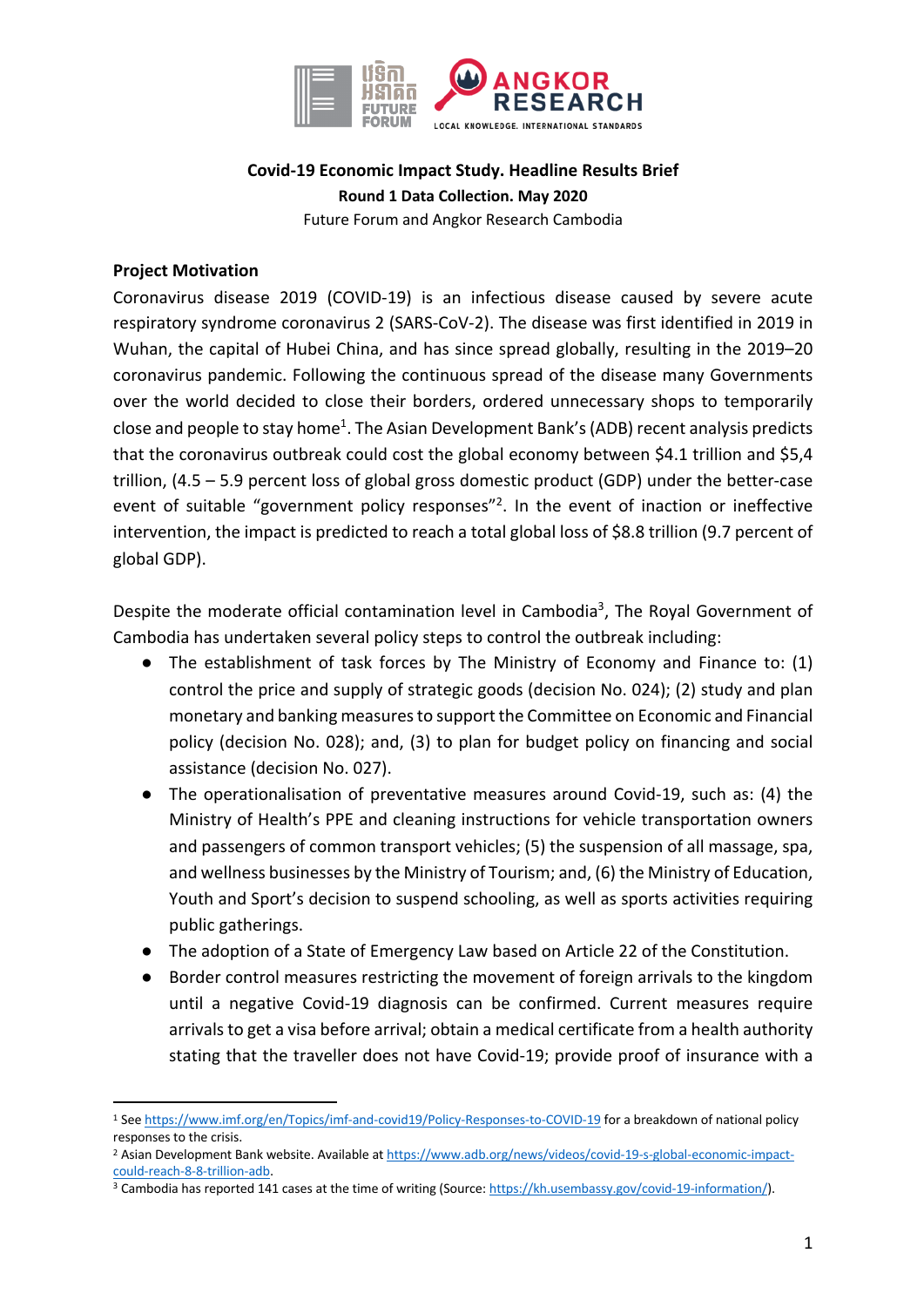

minimum of US\$50,000 medical cover; and deposit US\$3000 for Covid-19 service charges at the airport on arrival, covering medical treatment (including a mandatory Covid-19 test) and accommodation.

As the pandemic continues to move forward, at home and abroad, it is expected that the Royal Government of Cambodia will continue to take additional steps to prevent further contamination. Particularly as the fallout of a global pandemic continues to hit the Cambodian economy, disrupting tourism and travel, supply chains and labour supply. While the biggest enterprises will meet financial difficulties, the informal sector, farmers, micro and small enterprises may encounter more severe challenges resulting from preventive measures implemented in Cambodia.

The current situation will also impact wage workers, who represent more than half (51%) of the Cambodian active population based on the 2017 Cambodia Socio-Economic Survey (CSES). More specifically, hospitality and food services, sex and entertainment workers saw their activities halted or greatly limited due to border closures, the repatriation of hundreds of tourists and expatriates as well as the advice to limit gatherings and contact with others. In addition, factories in Cambodia started to shut down, leaving thousands of workers without employment. The Ministry of Labour's spokesperson estimated that "at least 200 factories will face raw material shortages, and the worst scenario will see 160,000 factory workers affected due to the COVID-19 outbreak"4. While the garment industry, construction and tourism are the engines of the economic growth in Cambodia, the agricultural sector accounts for about 35% of GDP<sup>5</sup> and employs a large majority of the population.

#### **Project Objective and Methodology**

Accordingly, and recognising a critical gap in ground-level data, Future Forum and Angkor Research Cambodia are jointly undertaking an economic impact study on Covid-19. Specifically, the project is studying the economic impacts of COVID-19 on Cambodian citizens occupying activities that are expected to be hit the hardest by the pandemic (farmers, wage workers and families with micro enterprises).

Utilising a cluster-based sample selection methodology, the sample is clustered at the provincial, village, and activity level. This survey will be a longitudinal study focused on wage workers, families with micro/small enterprises and farmers in four provinces<sup>6</sup> and Phnom Penh municipality. The sample design is provided in Table 1.

https://www.rfa.org/english/news/cambodia/impact-02272020144207.html

<sup>4</sup> Lipes Joshua, 27 Feb. 2020, *Coronavirus Effect on Supply Chain Will Impact 200 Factories, 160,000 Workers in Cambodia: Official,* Radio free Asia. Last consulted on 30 March 2020. Available at:

<sup>5</sup> FAO, Cambodia at a glance. Last consulted on 30 March 2020. Available at: http://www.fao.org/cambodia/fao-incambodia/cambodia-at-a-glance/en/

<sup>6</sup> Kampot, Kampong Speu, Svay Rieng, and Siem Reap.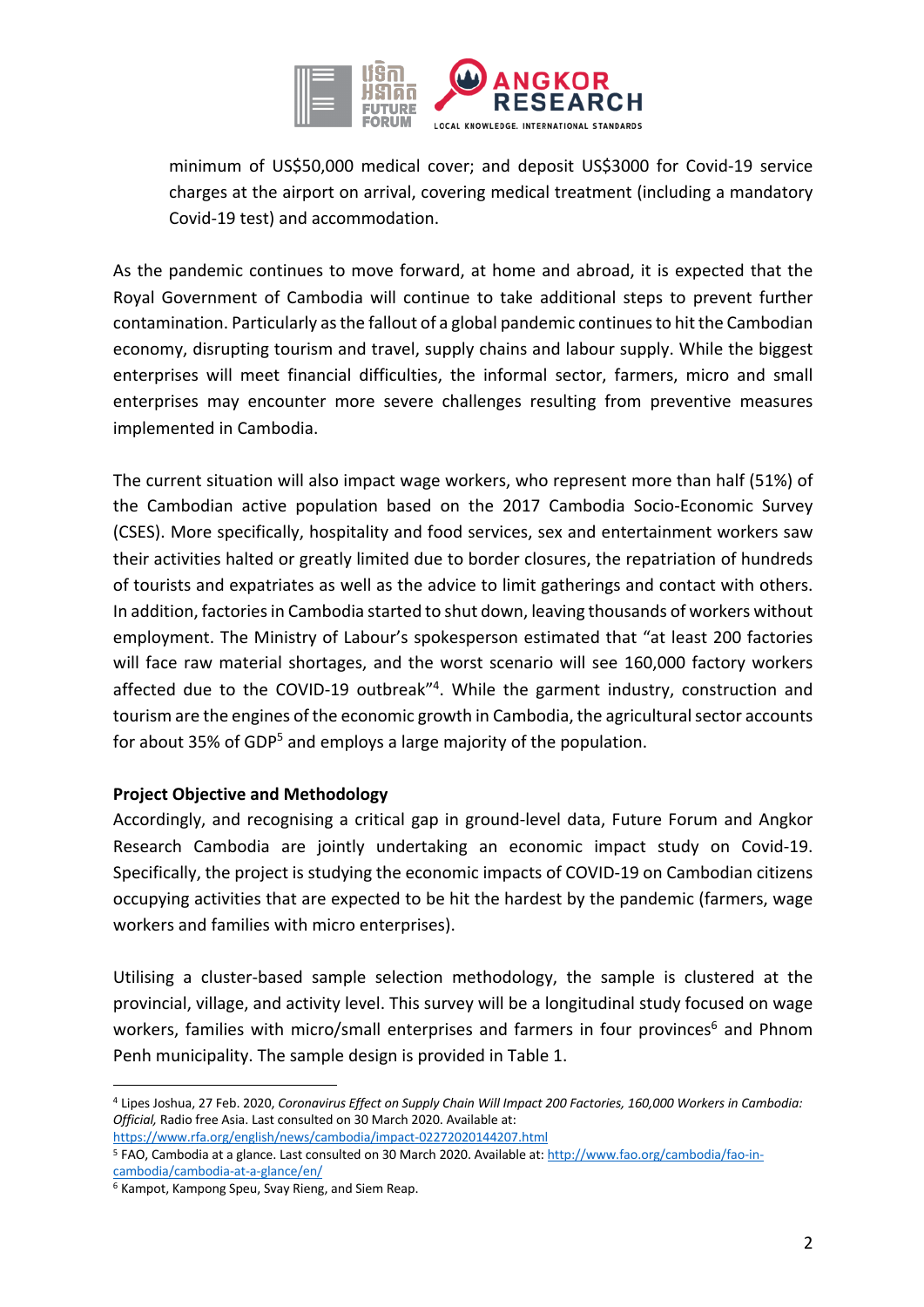

| <b>Strata</b>           | Rate                       | <b>Size</b> | <b>Selection Method</b>              |
|-------------------------|----------------------------|-------------|--------------------------------------|
| <b>Province</b>         |                            | 5           | Purposive - Phnom Penh, Kampot, Siem |
|                         |                            |             | Reap, Svay Rieng, and Kampong Speu   |
| <b>District</b>         | 2/ province                | 10          | Random                               |
| <b>Village (PSU)</b>    | $5/$ district <sup>7</sup> | 54          | Random - PPS                         |
| <b>Household</b>        | 20/ village                | 1,087       | Random (EPI-WALK)                    |
| <b>Village Chiefs</b>   | 1/ village                 | 54          | Purposive                            |
| <b>Total Interviews</b> |                            | 1,134       |                                      |

#### **Table 1. Sampling design**

## **Headline Results and Respondent Characteristics**

The purpose of this paper is to provide key findings from the first round of data collection in a facts and figures format with some accompanying insight and analysis. In our approach there are two key sources providing insight: households and village chiefs. We will begin with results from the latter.

## **Village Chiefs**

The role of a village chief is primarily in the collection of mandatory contributions from local villagers to development projects, disseminating information to villagers, and serving as an administrative support mechanism for the commune authority<sup>8</sup>. In this regard, they are a valuable source of village-level knowledge regarding economic, health, and social occurrences and villager's circumstances. Table 2 contains the characteristics of these respondents.

| $18000$ and this state of the state of the state of the state of the state of the state of the state of the state of the state of the state of the state of the state of the state of the state of the state of the state of |         |
|------------------------------------------------------------------------------------------------------------------------------------------------------------------------------------------------------------------------------|---------|
| <b>Respondents</b>                                                                                                                                                                                                           |         |
| <b>Villages</b>                                                                                                                                                                                                              | 54      |
| <b>Total Population</b>                                                                                                                                                                                                      | 136,984 |
| Total No. of Households                                                                                                                                                                                                      | 32,538  |
| <b>Village Chiefs</b>                                                                                                                                                                                                        |         |
| Male                                                                                                                                                                                                                         | 87%     |
| Average Age (years)                                                                                                                                                                                                          | 59.8    |
| Average Number of years as village chief                                                                                                                                                                                     | 15      |

#### **Table 2. Village chief characteristics**

When asked the question "do you think Covid-19 is affecting your village and the villagers?", 94 percent of village chiefs stated that it was. Figure 1 contains the results of the follow-up question that identifies the specific ways in which villagers have been affected.

<sup>7</sup> Four additional villages were selected in Russey Keo District to mitigate challenges in another district.

<sup>8</sup> Rusten et al. 2004, as cited in Vimealea et al. 2009.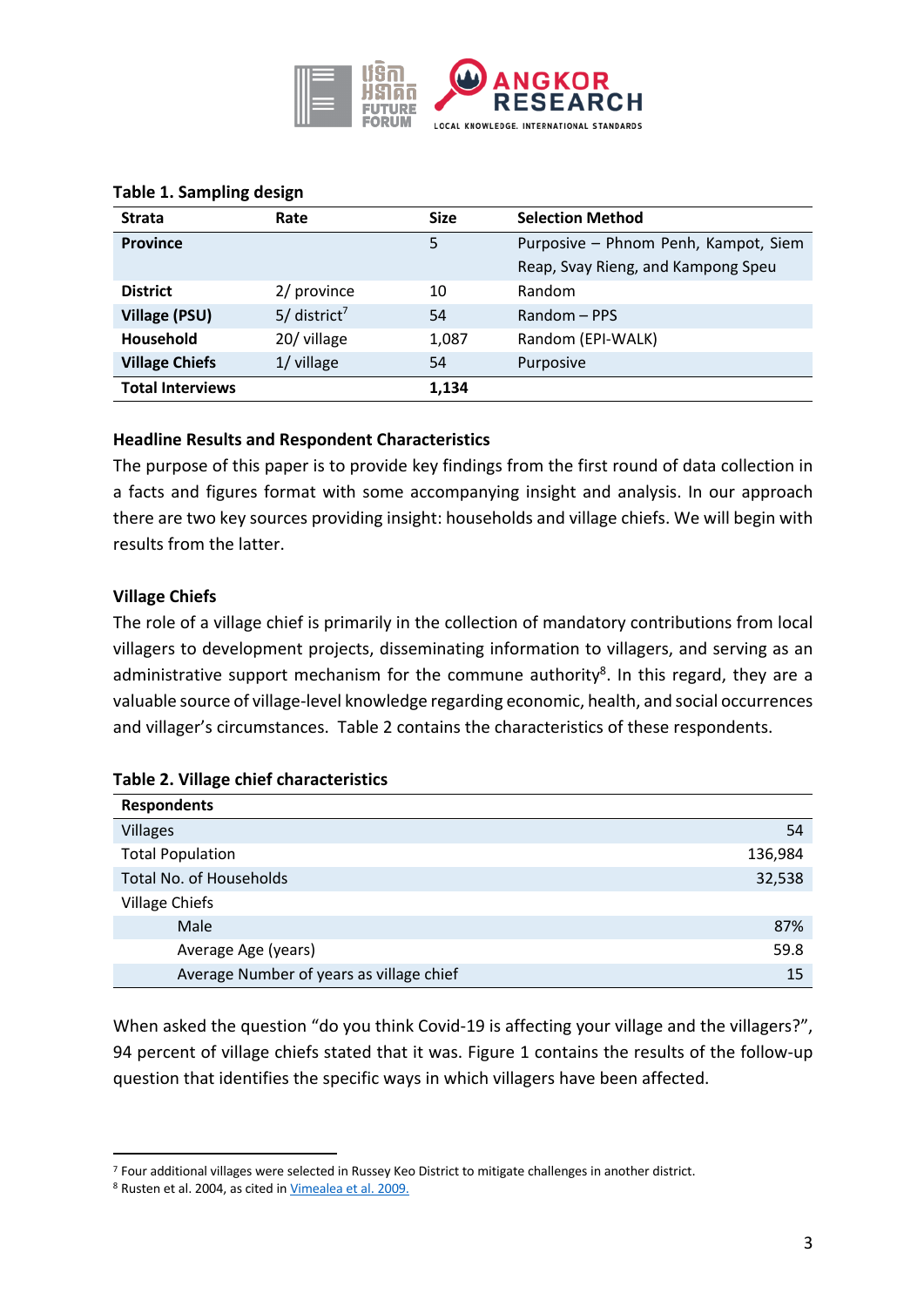



# **Figure 1. The effect of Covid-19 on villagers**

Question: How do you think it has affected your villagers?

In addition to the effect of Covid-19 on villagers, village chiefs provided insights on patterns that have emerged between January 2020 and April 2020, including: the closure of 1083 household enterprises (10.5 percent); the 42 percent reduction in village funerals (Figure 2), and the 32 percent reduction in domestic violence (figure 3).





Question: How many funerals occurred in January 2020 (April 2020) in your village?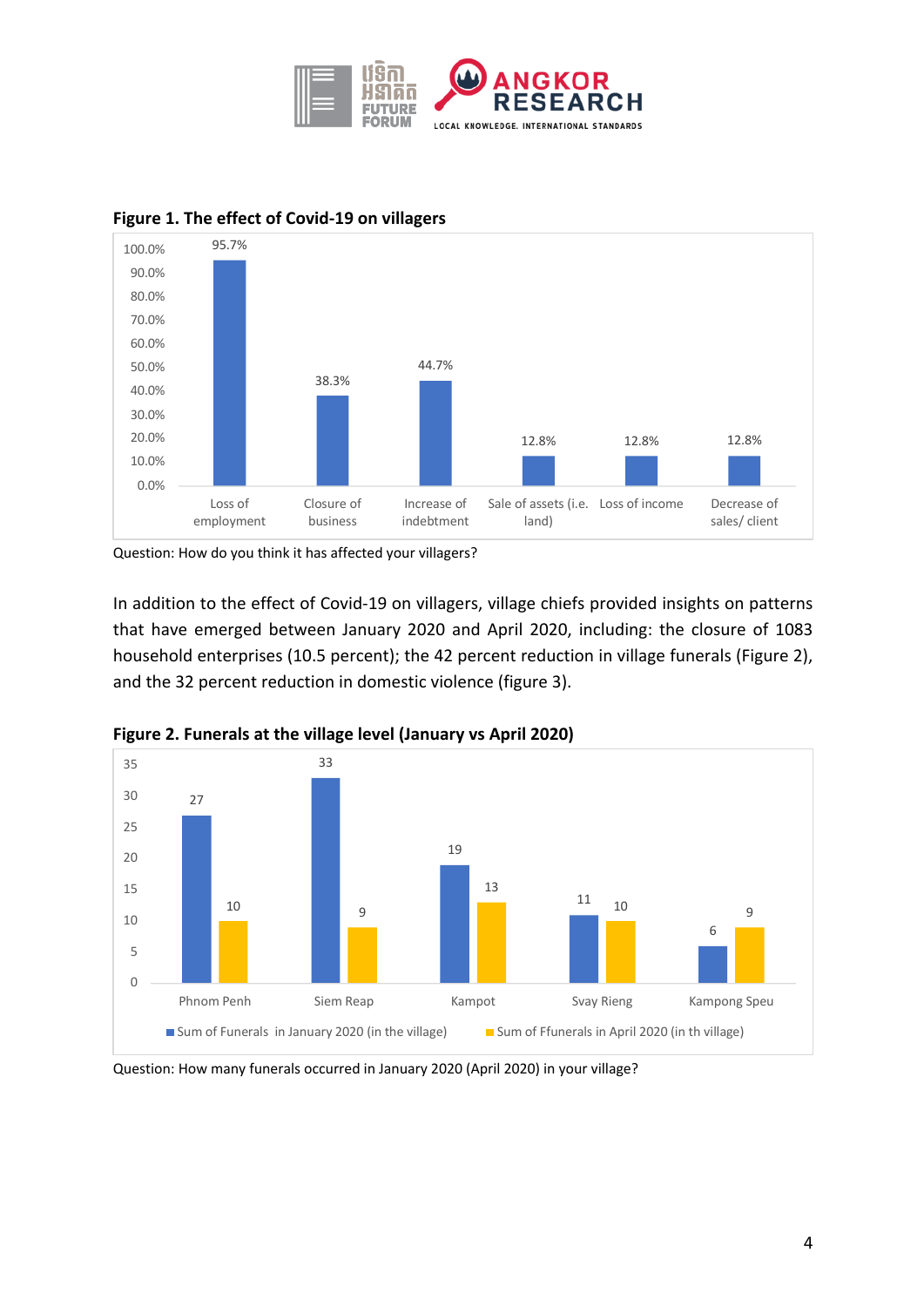



# **Figure 3. Instances of domestic violence (January vs April 2020)**

Question: How many cases of domestic violence were you aware of in January and April 2020

## **Households**

As the primary objective of this study, households were interviewed for the purpose of identifying the changes to their economic circumstances as a result of the Covid-19 pandemic. Table 3 contains the household respondents' characteristics. Of the 1,087 respondents, 933 operated household enterprises. Of the 310 wage workers<sup>9</sup> who worked in another province and the 27 who worked abroad, 42.7% returned due to workplace closure and 34.7% reported returning out of fear of Covid-19.

| <b>Respondents</b>                  |       |
|-------------------------------------|-------|
| Households Interviewed              | 1,087 |
| Average Number of Household Members | 4.99  |
| Average Grade Reached (Schooling)   | 5.5   |
| Khmer                               | 96.6% |

Figure 4 contains the results from the household income portion of the survey. Between January and April 2020, the average household has seen a 40 percent decrease in income. When asked to reflect on the reasons for this change (Table 4), respondents cited a lack of customers as the key issue. From a personal income stance, it was the closure of business and factories that was most cited as the source of reduced incomes. The same downturn can be seen in the levels of household savings (Figure 5). Between January and April there was a drop in the number of households that reported savings in cash, platin<sup>10</sup>, and/or fine

<sup>9</sup> Of a total 1,675

<sup>&</sup>lt;sup>10</sup> platin in Khmer describes alloyed gold between 50-70% purity while meah describes 99% pure or fine gold.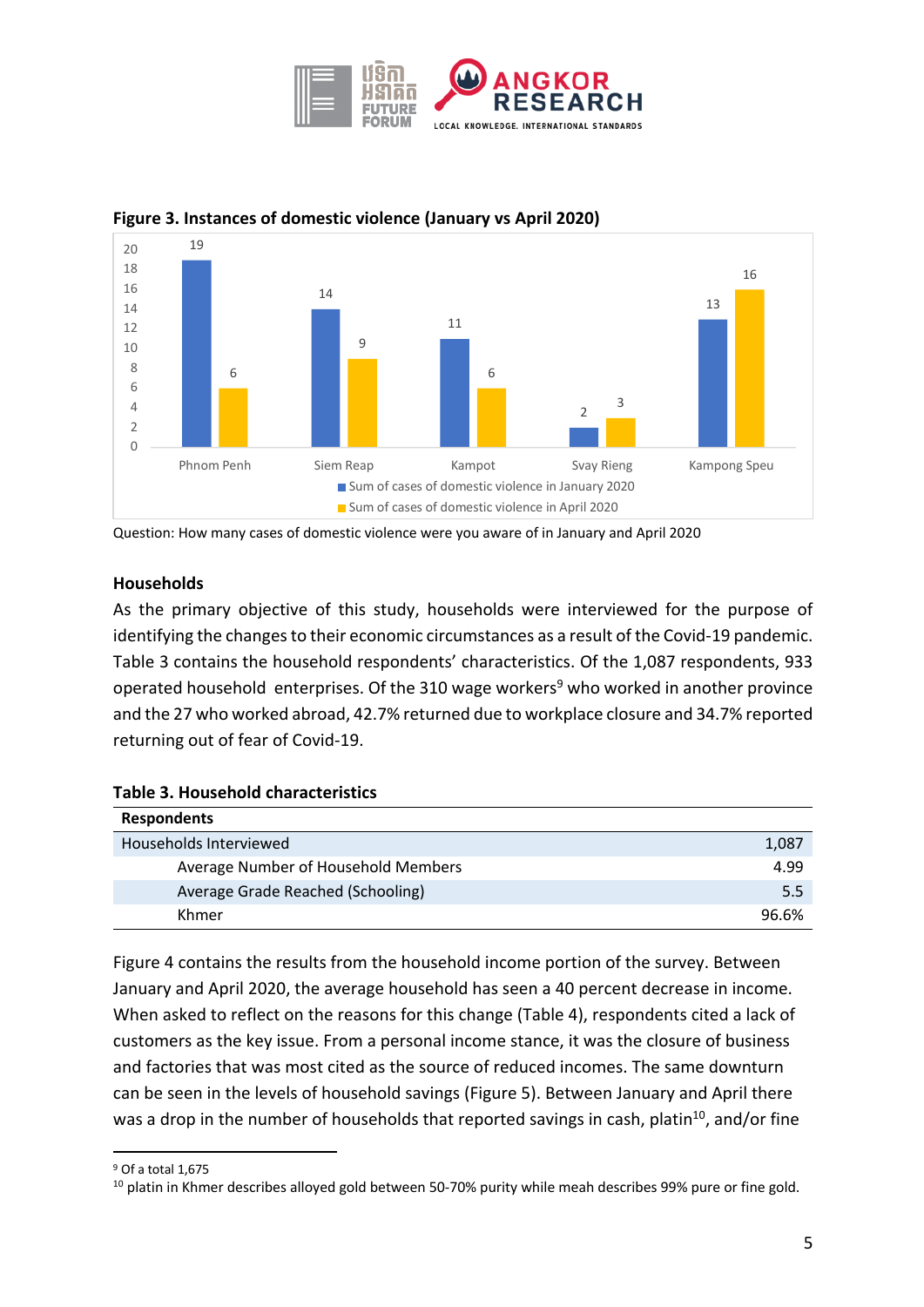

gold. Similarly, between January and April there was a reported decline in remittances of one third from a median amount of \$150 to \$100 $^{11}$ .



**Figure 4. Reported household income in US\$ (January vs April 2020)** 

Question: What was the total income of your household enterprise (wage) [household] in January (April) 2020?

#### **Table 4. Reported causes of income change**

| Main reasons wage workers reported a change of income (n=882)     |       |
|-------------------------------------------------------------------|-------|
| Business /factory temporarily closed                              | 34.0% |
| Reduced working hours/days                                        | 25.7% |
| No overtime                                                       | 19.4% |
| Main problems met by HHE owners to operate their business (n=765) |       |
| Lack of customers                                                 | 73.9% |
| Lack of sales                                                     | 54.7% |
| Customers afraid of Covid-19                                      | 53.5% |



#### **Figure 5. Reported Household Savings (January vs April 2020)**

Question: In January/April 2020, did you or your household members have any cash savings (platin) [fine gold]?

<sup>11</sup> 15.5 percent of households noted that they received some form of money from abroad or another province.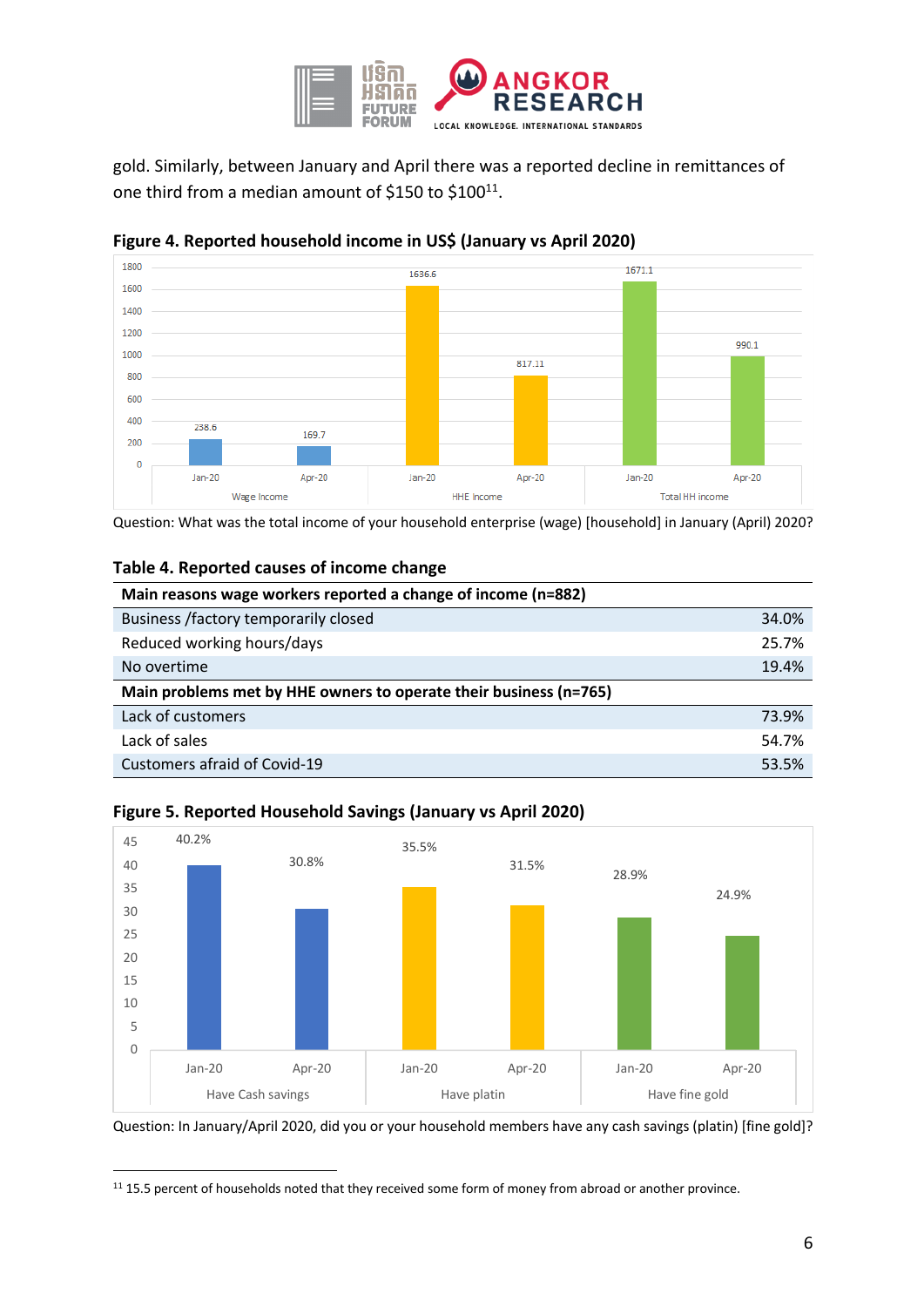

In addition to household income, the survey identified changing patterns in household debt. Between January and April 34 percent of loans had a change of terms necessitated by the impacts of Covid-19. These changes can be seen in Figure 6. Between January and April the number of families who reported they were late in loan repayments increased by 230%.





Question: How did the loan terms change?

Further to the changing terms and repayment capacities, there was a reported uptake of new loans by 11 percent. Of these new loans, one third were taken to repay other loans or to support daily expenses. Figure 7 reports the full list of justifications.





Question: Why was the new loan taken?

Additionally 83 households reported that they received some form of support from either the government or NGOs between January and April. Primarily this was received in the form of